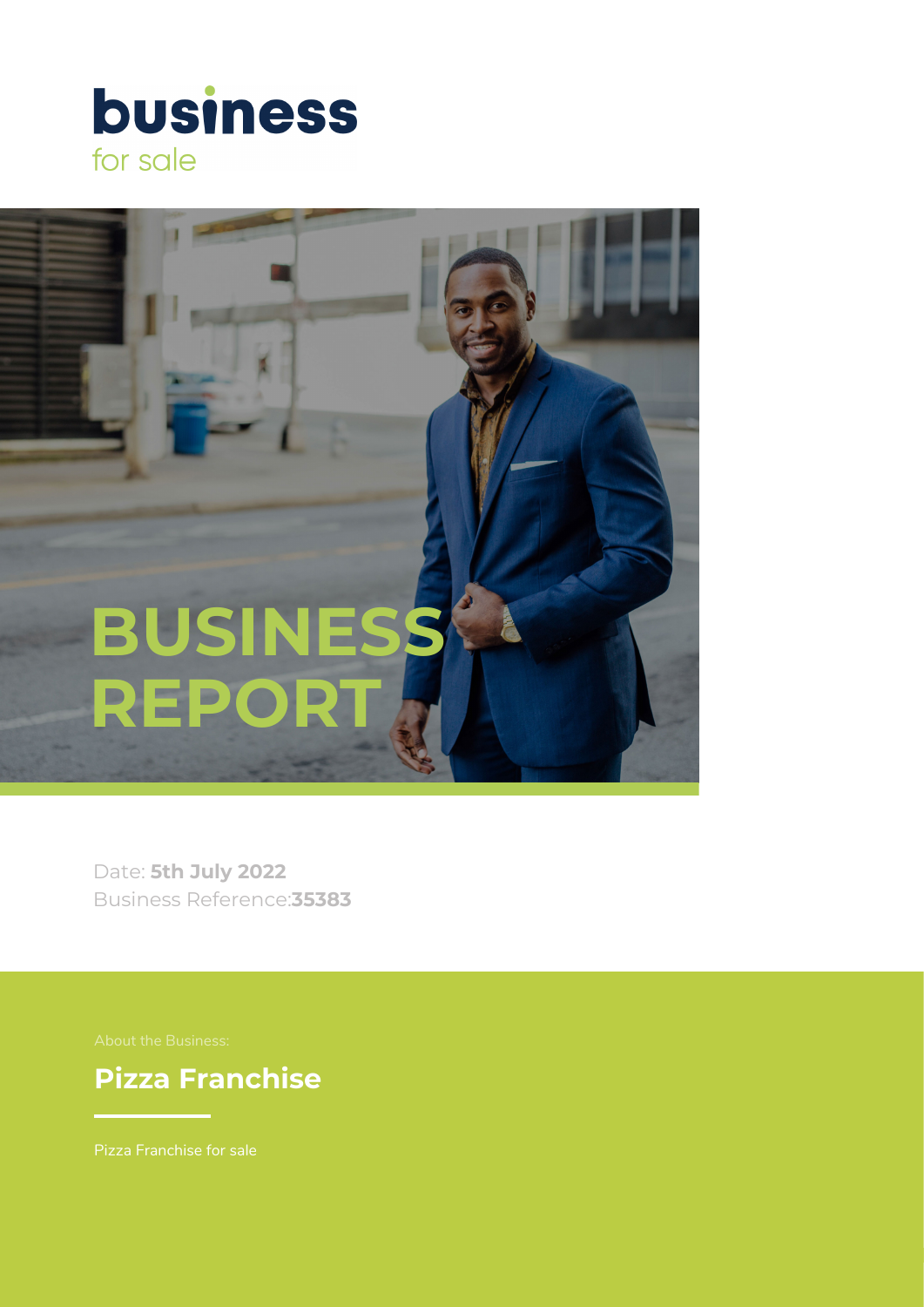# **Pizza Franchise**



Sector: **Food**

**Asking Price:**



**Monthly Profit:**

# R **58,547**

Asset Value: **R 317,992**

Stock Value: **R 50,000**

Yearly Net Profit : **R 702,568**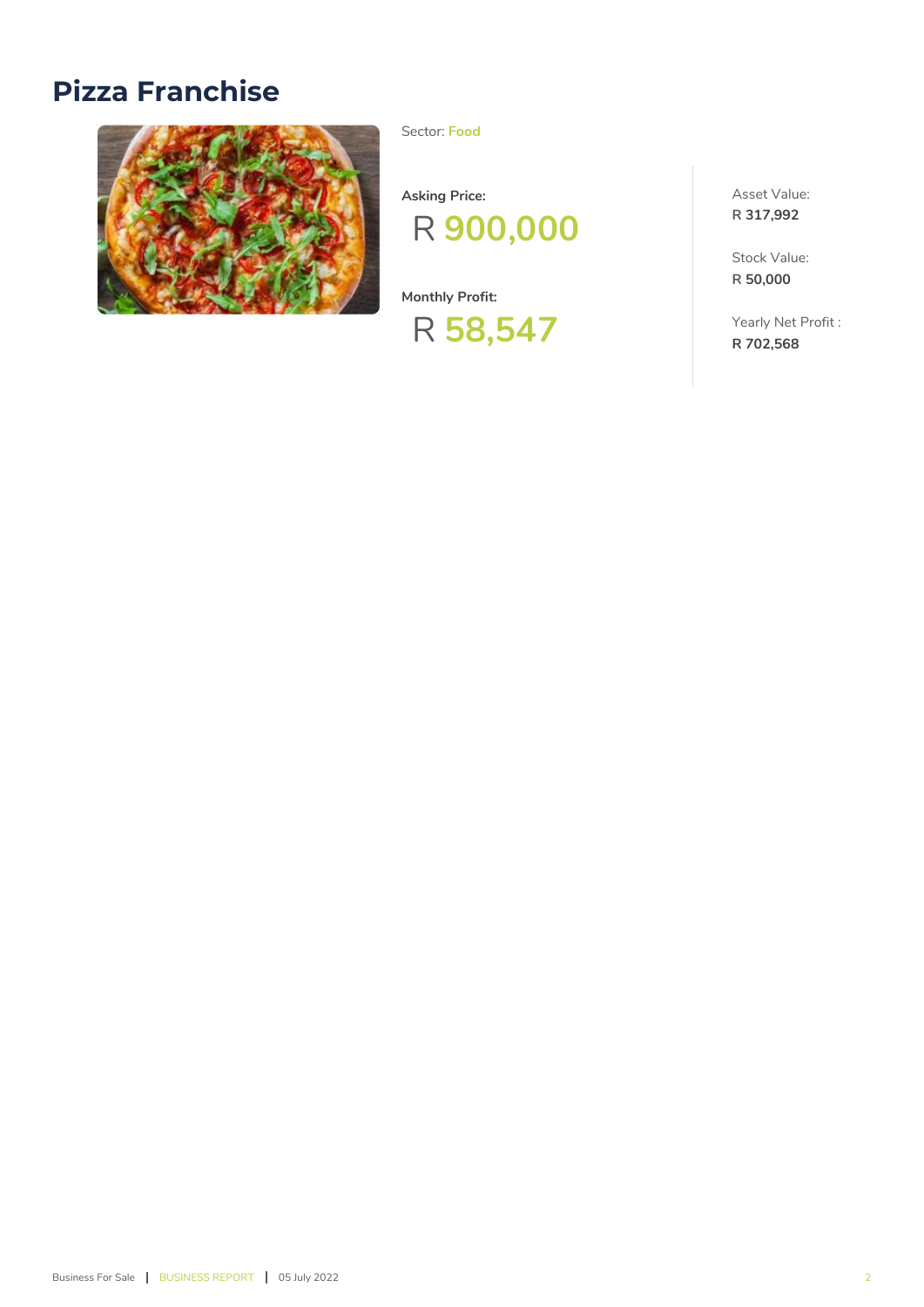

#### **Fully describe the business's activities?**

This franchise makes and sells pizza to the public .

#### **How does the business operate on a daily basis?**

The business operates daily 7days per week. Only closed on Christmas and New year

#### **What Advertising/Marketing is carried out?**

Local newspapers, add boards, flyers, and social media

#### **What competition exists?**

Competition does exist in the market namely Romans pizza, Debonairs, and other franchise, and nonfranchise takeaways.

#### **How could the profitability of the business be improved?**

The current GP% is not correct, it should be in the region of 45 to 50 %

## **Give a breakdown of staff/ functions/ length of service?**

3 Managers and 7 Kitchen staff

#### **How involved is the Owner in running the business?**

Currently, the owner is only overseeing the financials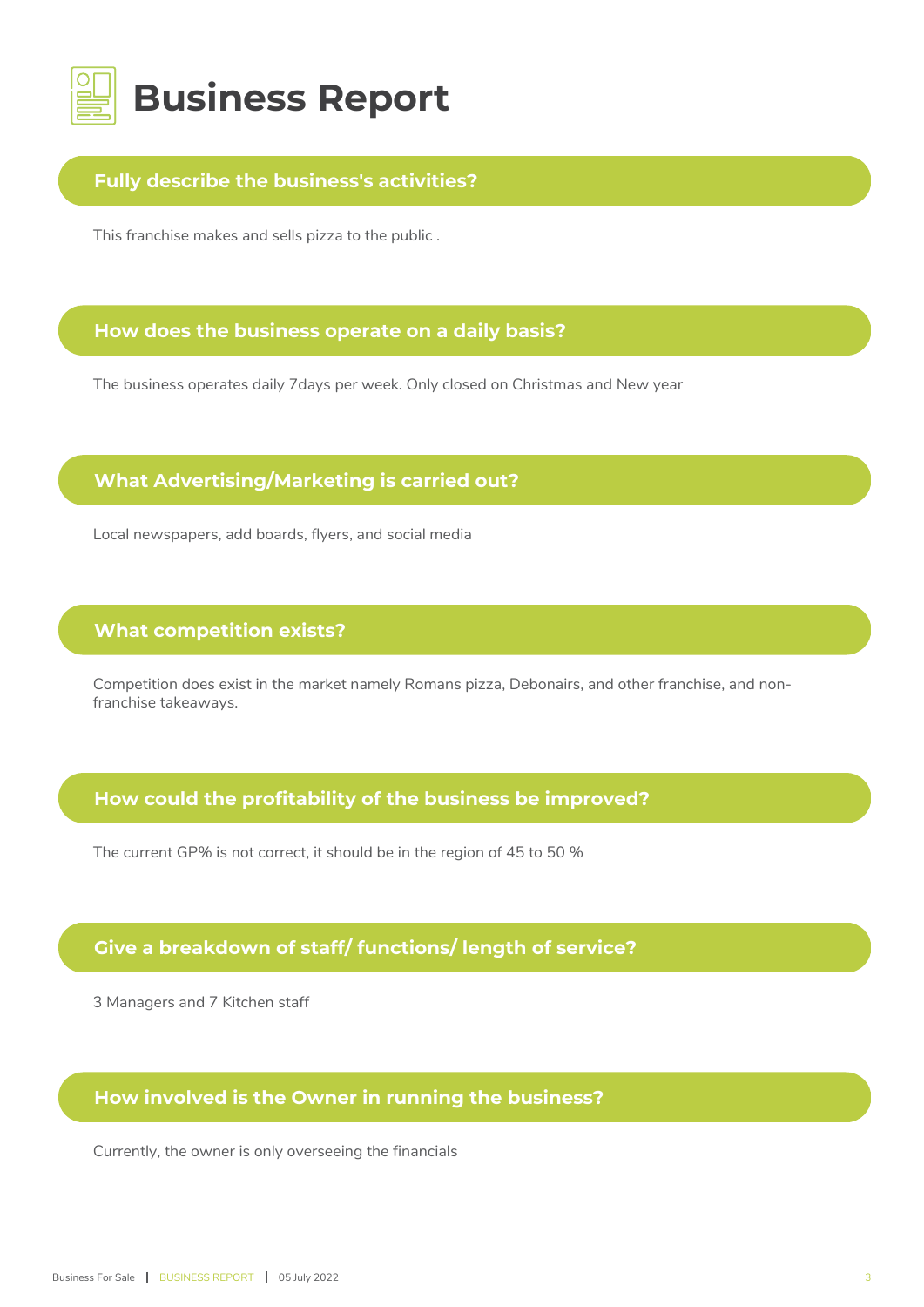April 2024

#### **What are the trading hours?**

The trading hours are from 9h00 to 21h00 every day

### **What are the trading hours?**

The trading hours are from 9h00 to 21h00 every day. 7 Days per week

## **What are the main assets of the business?**

Kitchen and catering equipment

#### **Strengths?**

It is a good product and well established

#### **Weaknesses?**

The current management does not reach the GP targets

### **Opportunities?**

There are good profits to be made if GP targets are met

#### **Threats?**

The financial hardship of residents can influence sales